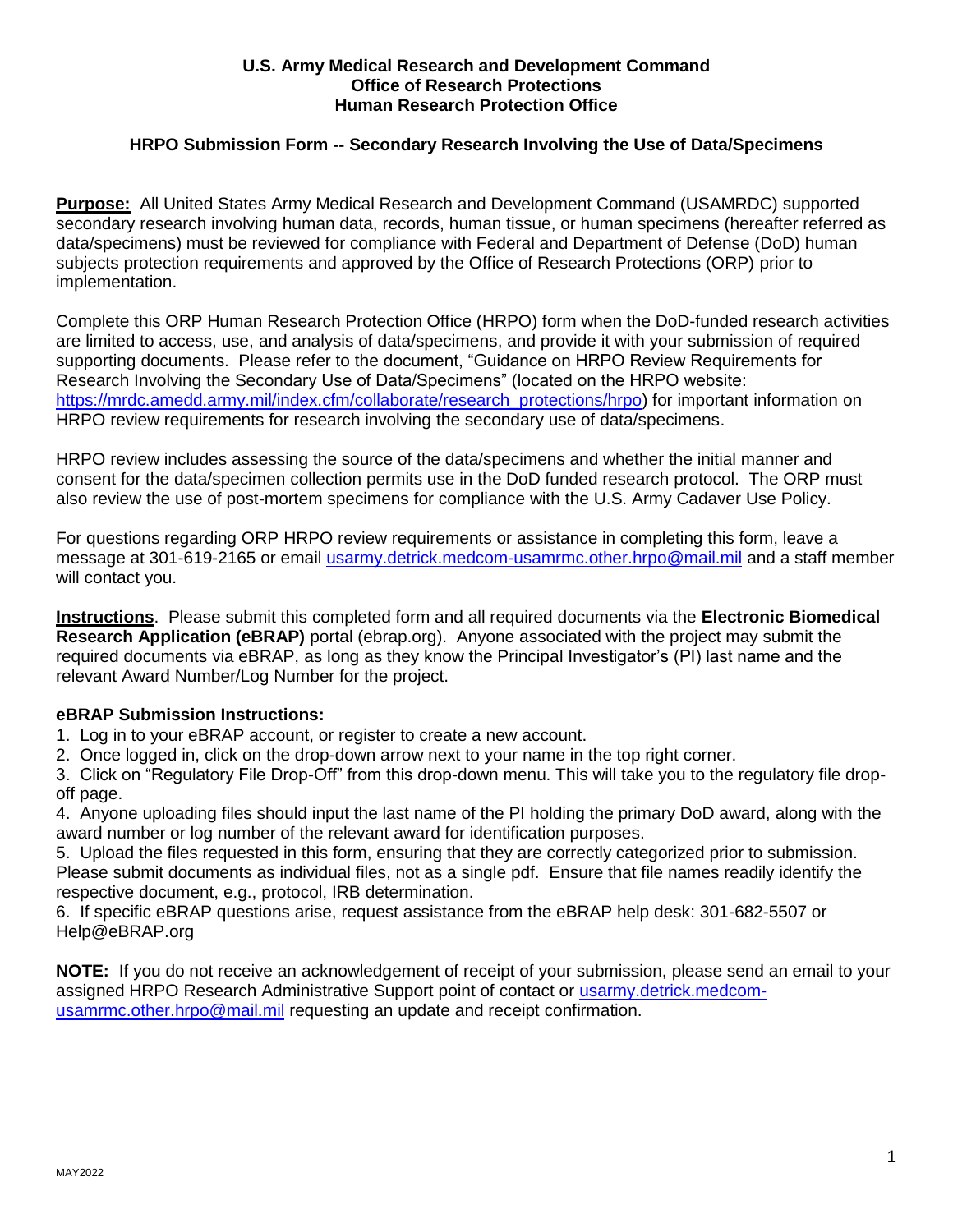*Click through the form, entering your information in the spaces provided to complete all applicable sections of the form.*

# **Checklist of Required Documents to Submit with this Form.** *Check all applicable documents.*

 $\Box$  Institutional Review Board (IRB) approval or Institutional Regulatory Office determination for the DoDfunded activities

☐ Protocol(s) for USAMRDC/DoD funded research

□ DoD-specific protocol (or project description, application) limited to the DoD Statement of Work activities **(***REQUIRED***)\***

 $\Box$  Core protocol (if applicable)

- ☐ Collection consent document
- ☐ Other:

# **USAMRDC/DoD Proposal Number:**

## **Proposal Title**:

**Protocol Title** *(if different from proposal)*:

**Sponsor/Funding** (e.g., CDMRP):

**Brief Description of the Research** Describe the DoD-funded activities of the research (*e.g., the DoD is funding the XX analysis of XX samples, but not sample collection*).

**\*IMPORTANT: The research protocol submitted for HRPO review MUST only include those activities funded by the DoD, as referenced in the approved Statement of Work (SOW). The HRPO will NOT review protocols submitted for DoD funded activities if such studies have been added to an ongoing/existing protocol. For the use of any data/specimens obtained from biorepositories, core facilities, or similar, the HRPO requires that investigators submit a stand-alone protocol that details ONLY the data/specimen use funded by the DoD.**

**Institutional Review and Determination Status.** Has the use of data/specimens as proposed in the USAMRDC/DoD funded project been reviewed by your institution? **Please select one of the following:**

 $\Box$  Yes. If yes, how was it reviewed at your institution?

☐ The IRB reviewed the project as a new protocol. *(Submit a copy of the IRB submission and any applicable specimen collection consent forms for review.)*

 $\Box$  The IRB reviewed the project as an amendment to an ongoing protocol. Provide justification/rationale why a stand-alone protocol or sub-study was not written for the DoD-funded SOW activities:

☐ Other Institutional review. Describe:

 $\Box$  No. The use of specimens/data supported by the DoD/USAMRDC funded project has not been reviewed by my institution because *(explain why):*

**Applicability of U.S. Food and Drug Administration (FDA) Requirements.** Will data from this protocol be submitted to the FDA (or submitted later to, or held for inspection by, the FDA), as part of an application for a research or marketing permit?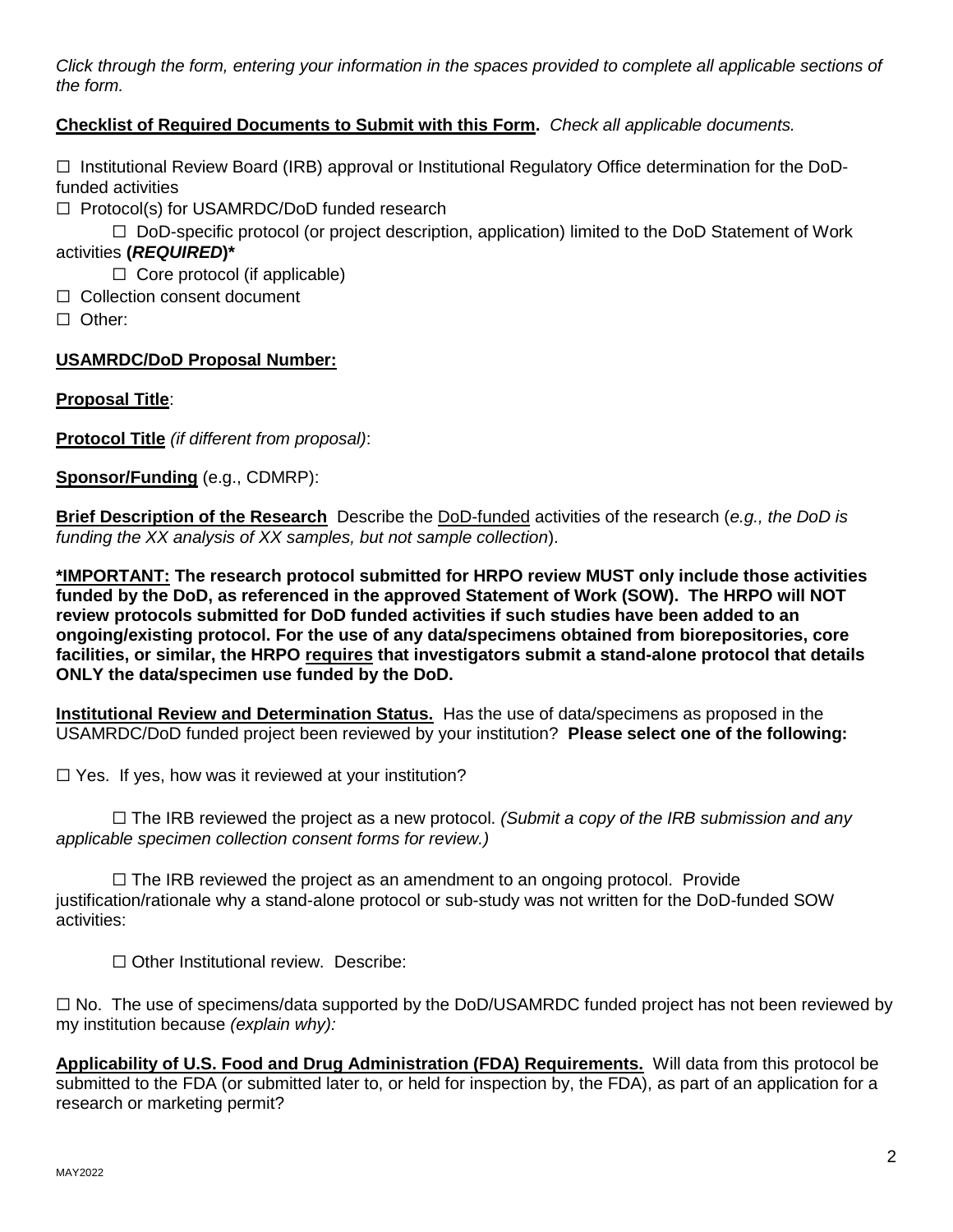☐ No

☐ Yes. If yes, please note that the FDA and HRPO require prospective IRB review and approval of the research. A regulatory determination of "research not involving human subjects" or "exempt human subjects research" will not suffice.

**Study Team.** Identify all study team members specific to the DoD-funded research, to include collaborators at other institutions, the team members' affiliated institutions, and their roles and responsibilities.

| <b>Study Team</b><br><b>Members' Names</b> | <b>Affiliated Institution</b> | <b>Roles and Responsibilities</b> | <b>Funding</b><br><b>Status</b> |
|--------------------------------------------|-------------------------------|-----------------------------------|---------------------------------|
|                                            |                               |                                   | Choose an<br>item.              |
|                                            |                               |                                   | Choose an<br>item.              |
|                                            |                               |                                   | Choose an<br>item.              |
|                                            |                               |                                   | Choose an<br>item.              |
|                                            |                               |                                   | Choose an<br>item.              |
|                                            |                               |                                   | Choose an<br>item.              |
|                                            |                               |                                   | Choose an<br>item.              |
|                                            |                               |                                   | Choose an<br>item.              |
|                                            |                               |                                   | Choose an<br>item.              |
|                                            |                               |                                   | Choose an<br>item.              |

**Conflict of Interest.** Do any study personnel have a conflict of interest to declare?

☐ No

 $\Box$  Yes. If yes, please explain here.

**Data/Specimens.** Describe the **number and type** of data/specimens you will use and/or access. Please be specific:

**Source of Data/Specimens.** Check all that apply. Provide requested details and additional documents as applicable.

| <b>Source(s) of Data/Specimens</b>                                                                                                                                                                             | <b>Source</b><br>(Colleague's name or institutional<br>entity, e.g., Hospital X Cancer Center<br><b>Repository, Institution Y Pathology</b><br>Department, Organization Z Data<br><b>Repository</b> | Location(s)<br>(City, State, Country if not U.S.) |
|----------------------------------------------------------------------------------------------------------------------------------------------------------------------------------------------------------------|-----------------------------------------------------------------------------------------------------------------------------------------------------------------------------------------------------|---------------------------------------------------|
| $\Box$ Research protocol in which<br>subjects provided informed<br>consent for the collection of their<br>data/specimens. If checked,<br>include the collection consent form*<br>in your submission for review |                                                                                                                                                                                                     |                                                   |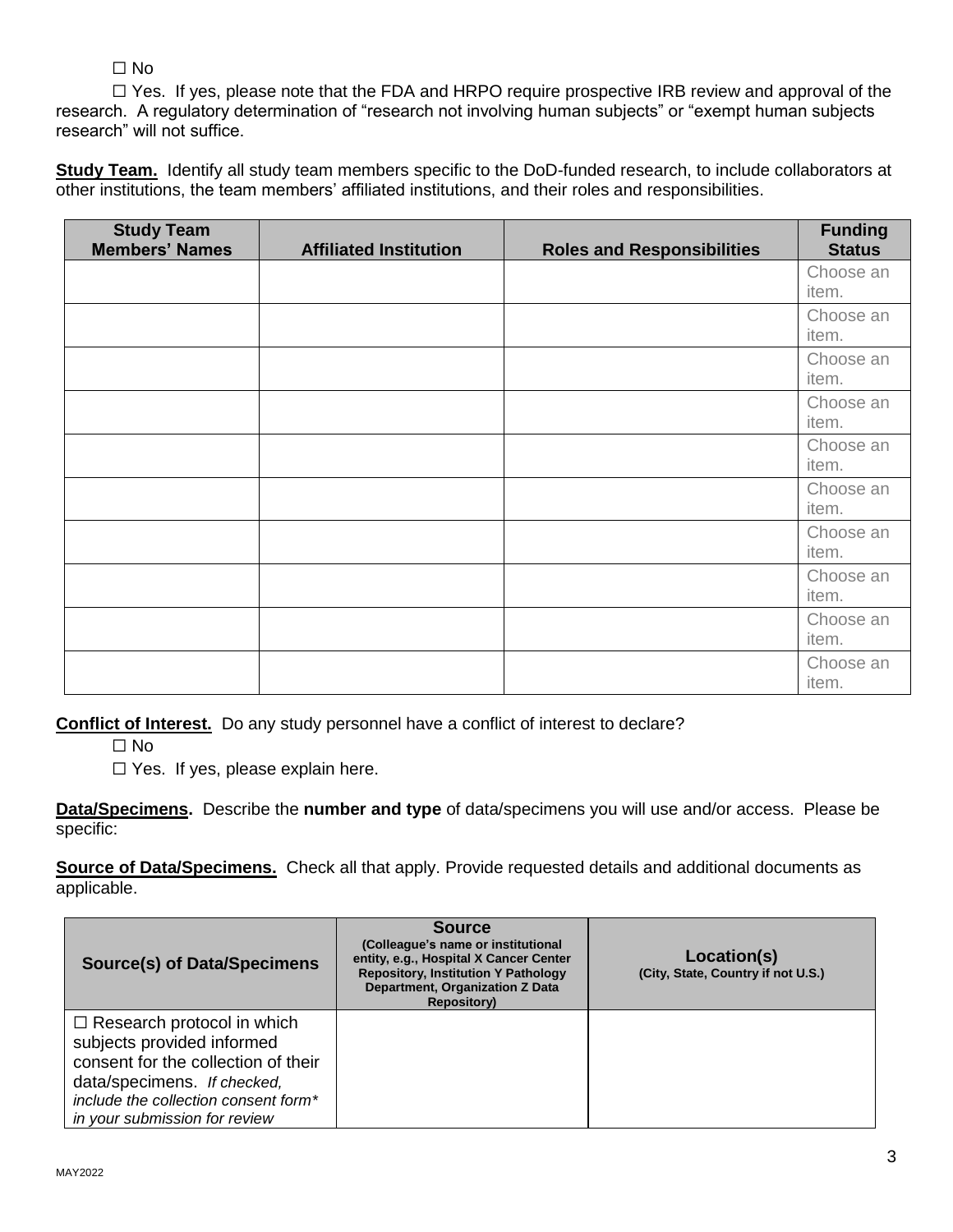| <b>Source(s) of Data/Specimens</b>                                                                                                                                                                                                                                                                | <b>Source</b><br>(Colleague's name or institutional<br>entity, e.g., Hospital X Cancer Center<br><b>Repository, Institution Y Pathology</b><br>Department, Organization Z Data<br><b>Repository)</b> | Location(s)<br>(City, State, Country if not U.S.) |
|---------------------------------------------------------------------------------------------------------------------------------------------------------------------------------------------------------------------------------------------------------------------------------------------------|------------------------------------------------------------------------------------------------------------------------------------------------------------------------------------------------------|---------------------------------------------------|
| $\Box$ Repository                                                                                                                                                                                                                                                                                 |                                                                                                                                                                                                      |                                                   |
| $\Box$ Pathology department                                                                                                                                                                                                                                                                       |                                                                                                                                                                                                      |                                                   |
| $\Box$ Colleague(s)                                                                                                                                                                                                                                                                               |                                                                                                                                                                                                      |                                                   |
| $\Box$ Surgical discard                                                                                                                                                                                                                                                                           |                                                                                                                                                                                                      |                                                   |
| $\Box$ Clinical samples                                                                                                                                                                                                                                                                           |                                                                                                                                                                                                      |                                                   |
| $\Box$ Clinical registry                                                                                                                                                                                                                                                                          |                                                                                                                                                                                                      |                                                   |
| $\Box$ Commercial vendor                                                                                                                                                                                                                                                                          |                                                                                                                                                                                                      |                                                   |
| $\Box$ Post-mortem human<br>specimens (e.g., autopsy, tissue<br>donation program)<br>If checked, also obtain, complete,<br>and submit the USAMRDC ORP<br><b>Cadaver Use Submission Form</b><br>found here:<br>https://mrdc.amedd.army.mil/index.cf<br>m/collaborate/research_protections/<br>hrpo |                                                                                                                                                                                                      |                                                   |
| $\Box$ Publically available source                                                                                                                                                                                                                                                                |                                                                                                                                                                                                      |                                                   |
| $\Box$ Other                                                                                                                                                                                                                                                                                      |                                                                                                                                                                                                      |                                                   |

\*Does the consent form (clinical or research) used for the collection of the data/specimens include any limitations or prohibitions on future use of data/specimens?

□ Yes. If yes, explain

 $\square$  No.

## **Identifiability of Data/Specimens:**

Will you/your research team obtain information that directly identifies the original donors of the data/specimens?

☐ No

□ Yes. If yes, explain

Will the data/specimens obtained by you/your research team contain codes linking the data/specimens back to the original donor?

☐ No

☐ Yes. If yes, will the key to the code ever be made available to you? ☐ No ☐ Yes. Please explain